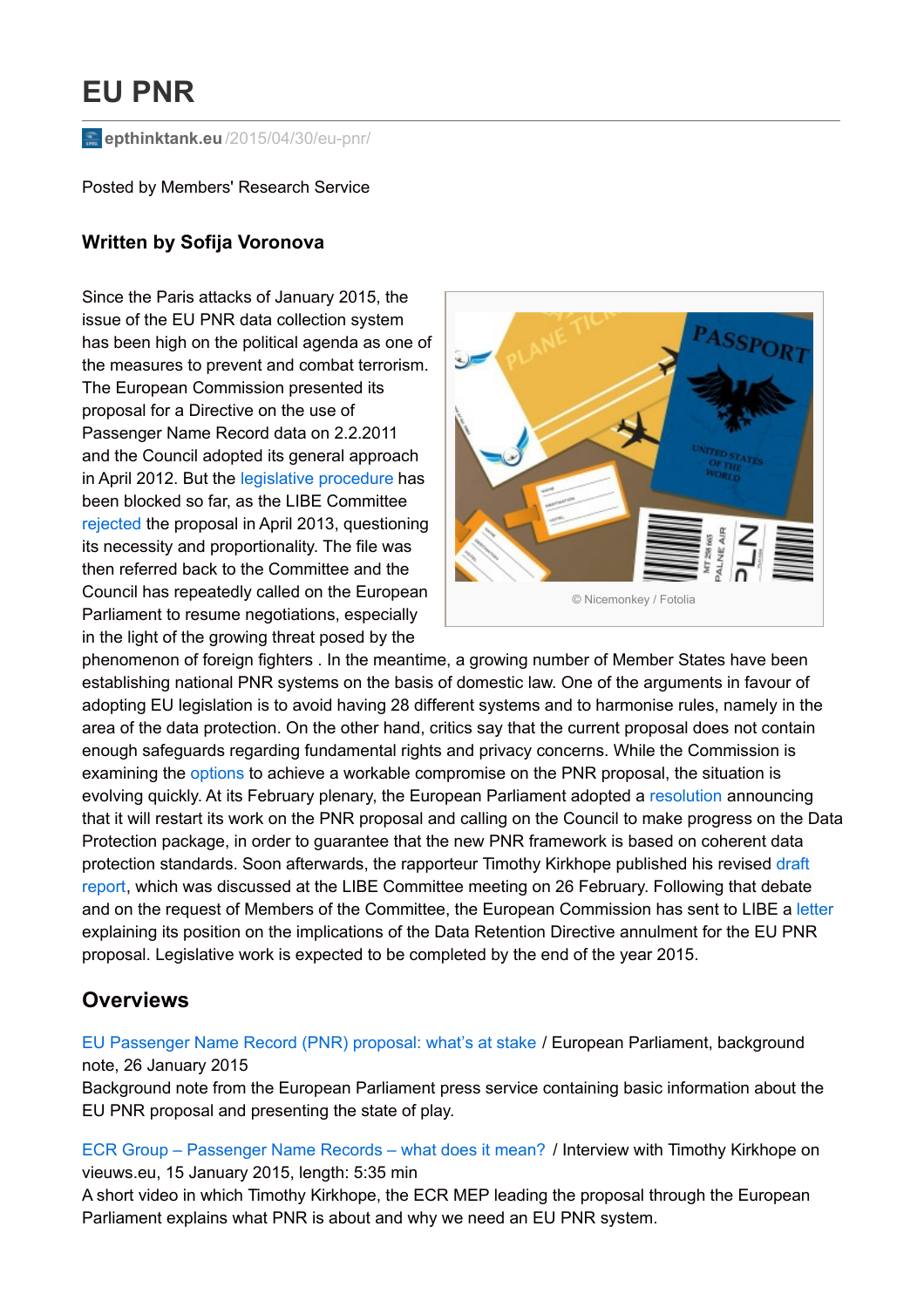EU [Passenger](http://europa.eu/rapid/press-release_MEMO-11-60_en.htm) Name Record (PNR) – Frequently Asked Questions / European Commission,

#### MEMO/11/60, 2 February 2011

European Commission Memo on EU PNR, presenting the background and the aim of the proposal, the possible functioning of the system, as well as the safeguards foreseen to protect personal data.

## **EU institutional views**

European Parliament resolution on [anti-terrorism](http://www.europarl.europa.eu/sides/getDoc.do?pubRef=-%2f%2fEP%2f%2fTEXT%2bTA%2bP8-TA-2015-0032%2b0%2bDOC%2bXML%2bV0%2f%2fEN&language=EN) measures / EP resolution No 2015/2530(RSP), P8\_TA(2015)0032, 11 February 2015, point 13

In this resolution, the European Parliament announce its willingness to pursue negotiations on the EU PNR proposal, in parallel to the negotiations on the Data Protection package.

Proposal for a directive of the European Parliament and of the Council on the use of Passenger Name Record data for the prevention, detection, investigation and prosecution of terrorist offences and serious crime / European [Commission,](http://ec.europa.eu/home-affairs/news/intro/docs/com_2011_32_en.pdf) COM(2011) 32 final, 2 February 2011 Communication from the Commission presenting the proposal on the use of PNR data for law enforcement purposes.

[Regulating](http://www.consilium.europa.eu/en/policies/fight-against-terrorism/passenger-name-record/) the use of passenger name record data / Council of the European Union, policy page on Passenger name record data

This Council policy page contains general information on the PNR proposal, explaining why the proposal is [necessary](http://register.consilium.europa.eu/doc/srv?l=EN&f=ST 8916 2012 INIT) and giving a few details about it. It also contains a link to the Council general approach, adopted in April 2012.

Opinion of the European Data Protection Supervisor on the Proposal for a Directive of the European Parliament and of the Council on the use of Passenger Name Record data for the prevention, detection, [investigation](http://eur-lex.europa.eu/legal-content/EN/TXT/?uri=celex:52011XX0622%2802%29) and prosecution of terrorist offences and serious crime / Official Journal of the European Union, 2011/C 181/02, 25 March 2011

In 2011, the EDPS issued a critical opinion on the proposal, noting that it does not comply with necessity and proportionality principles and that the use of the PNR data in a systematic and indiscriminate way, with regard to all passengers, raises specific concerns. In a [speech](https://secure.edps.europa.eu/EDPSWEB/webdav/site/mySite/shared/Documents/EDPS/Publications/Speeches/2015/15-01-27_Libe_speech_GB_EN.pdf) given at the joint debate on counter-terrorism during the LIBE Committee meeting of 27 January 2015, the new European Data Protection Supervisor, Giovanni Buttarelli, expresses his doubts whether a massive, non-targeted and indiscriminate collection of data of individuals is really needed and offers his help to find effective security solutions while minimising impact on individual rights and freedoms.

Opinion of the European Union Agency for [Fundamental](http://fra.europa.eu/sites/default/files/fra_uploads/1654-FRA-PNR-Opinion-June2011.pdf) Rights on the Proposal for a Directive on the use of Passenger Name Record (PNR) data for the prevention, detection, investigation and prosecution of terrorist offences and serious crime / FRA Opinion – 1/2011, 14 June 2011 In its 2011 opinion, the Fundamental Rights Agency states that the necessity and proportionality of the PNR system would need to be demonstrated, advocates the introduction of anti-discrimination safeguards and suggests limiting the EU PNR system to serious transnational crime. In 2014, on the demand of the European Commission, FRA also published a [practical](http://fra.europa.eu/en/theme/information-society-privacy-and-data-protection/practical-guidance#data-protection) guide on the processing of PNR data for Member States introducing their own national PNR system. More recently, the Agency came back to the PNR issue in its 2015 publication on Embedding [fundamental](http://fra.europa.eu/en/publication/2015/embedding-fundamental-rights-security-agenda) rights in the security agenda, while its director Morten Kjaerum [adressed](http://fra.europa.eu/en/speech/2015/libe-committee-joint-debate-counter-terrorism-deradicalisation-and-foreign-fighters) the LIBE Committee during the joint debate on counterterrorism of 27 January 2015, recalling the inherent fundamental rights risks of any PNR system and the need for the EU legislator to assess carefully the proportionality and necessity of the proposal.

Opinion 10/2011 on the proposal for a Directive of the European Parliament and of the Council on the use of passenger name record data for the prevention, detection, investigation and prosecution of terrorist offences and serious crime / Article 29 Data Protection Working Party, [00664/11/EN](http://ec.europa.eu/justice/policies/privacy/docs/wpdocs/2011/wp181_en.pdf) – WP 181, 5 April 2011

In 2011, the WP 29 considered that the necessity of an EU PNR system had still to be proved and that the measures proposed were not in line with proportionality principle, especially as the proposal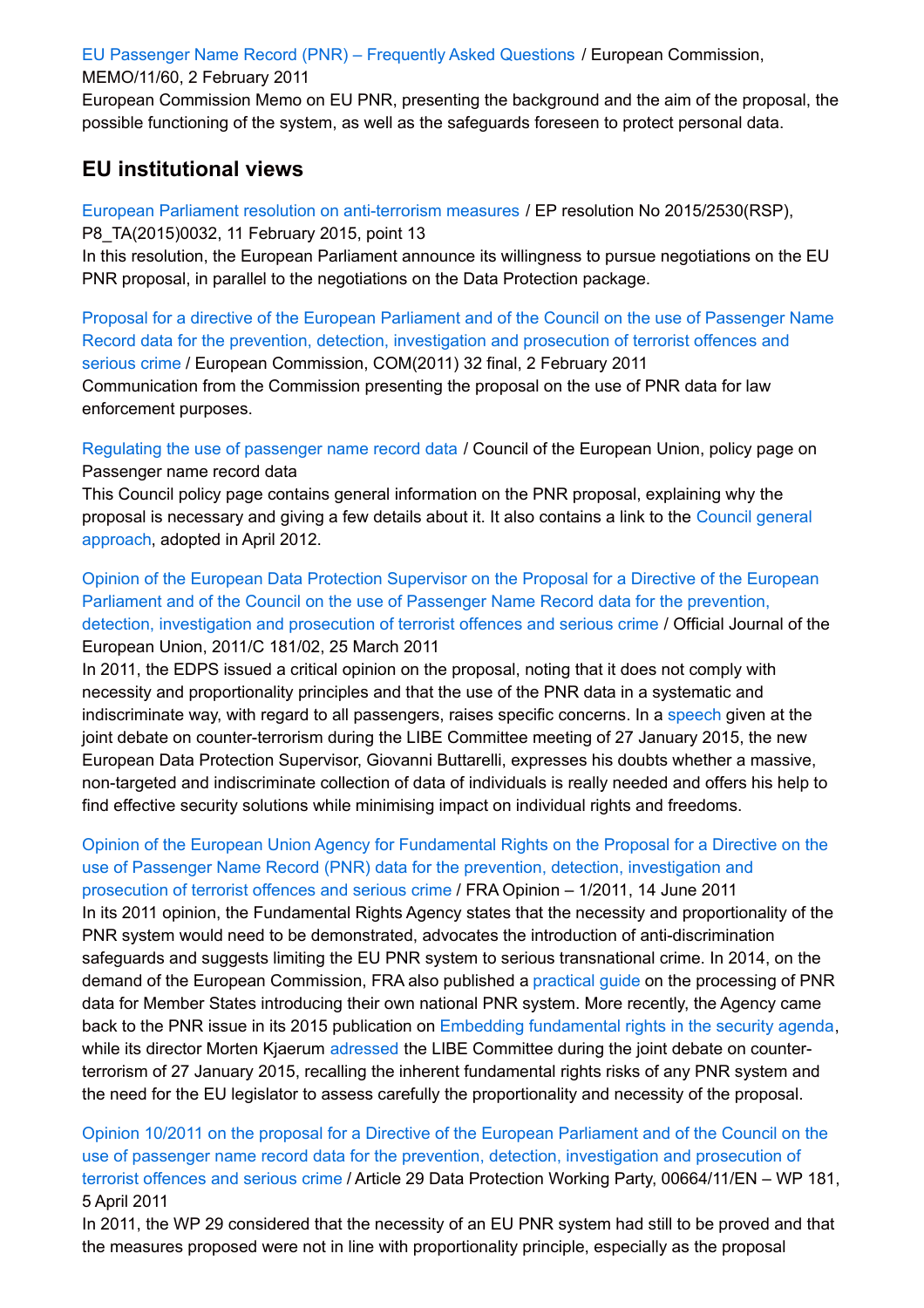foresaw the collection and retention of all data on all travellers on all flights. In June 2012, the WP adressed a [letter](http://ec.europa.eu/justice/data-protection/article-29/documentation/other-document/files/2012/20120612_letter_to_libe_eu-pnr_en.pdf) to the chairman of the LIBE Committee, reiterating some of its main concerns about the proposal. In the light of the recent events, the WP 29 issued a press [release](http://ec.europa.eu/justice/data-protection/article-29/press-material/press-release/art29_press_material/20150205_wp29_press_release_eu_pnr_en.pdf) on 5 February 2015, indicating that if an EU PNR scheme proves to be necessary, it should provide sufficient data protection safeguards. On 19 March 2015, the WP expressed its views on the revised draft report by T.Kirkhope in another [letter](http://ec.europa.eu/justice/data-protection/article-29/documentation/other-document/files/2015/20150319__letter_of_the_art_29_wp_on_eu_pnr.pdf) to LIBE, pointing to the problematic aspects and suggesting to introduce a sunset clause into the directive.

Opinion of the European Economic and Social Committee on the Proposal for a Directive of the European Parliament and of the Council on the use of Passenger Name Record data for the prevention, detection, [investigation](http://eur-lex.europa.eu/legal-content/EN/TXT/?uri=celex:52011AE0803) and prosecution of terrorist offences and serious crime / Official Journal of the European Union, 2011/C 218/20, 5 May 2011

In its opinion, the EESC expresses some reservations on the proposal and voices its concern about privacy and fundamental rights issues. It feels a centralised system would still be better than a decentralised Member State-based option.

# **Stakeholder views**

## **In favour**

Joint letter to the European [Parliament](https://netzpolitik.org/wp-upload/2014-09_AEA_IATA_Joint_letter_on_EU_PNR.pdf) / International Air Transport Association (IATA) and Association of European Airlines (AEA), September 2014

In this letter, the IATA and the AEA urge the European Parliament to rapidly reach an agreement on an EU PNR system, observing that airlines are already confronted with PNR data requests from Member States authorities and from more than 15 non-EU countries.

Ensuring secure aviation while minimising the hassle for [passengers](http://www.aea.be/component/attachments/attachments.html?id=93&task=view) / Association of European Airlines (AEA) position on security, 6 August 2014

In its position, the AEA supports the introduction of an EU PNR framework to avoid discrepancies between different national provisions.

Airline Perspective on Handling Data Protection [Considerations](http://www.icao.int/EURNAT/Other Meetings Seminars and Workshops/2014 FAL Seminar Paris/Day1 PPT27 E.pdf) / presentation at the 2nd European API-PNR Day, Lufthansa Group, 13 October 2014

The presentation highlights the difficult situation of the EU air carriers confronted to the requests for PNR data from governments in the absence of any legal framework. While pointing to the urgent need for a legal solution, EU air carriers call not to include intra-EU flights in the provisions for PNR data collection, given the freedom of movement principle applying within the Shenghen zone, the heavy costs for EU airlines and the unfavourable competitive position it would create for them compared to other transportation modes.

[Statement](http://www.un.org/en/sc/ctc/docs/2014/PRST_EN.pdf) by the President of the United Nations Security Council, 19 November 2014 In its statement, the UNSCR encourages the MS to provide Passenger Name Records.

# **Against**

Proposal for a Directive on the use of Passenger Name Record data for the prevention, detection, [investigation](https://edri.org/files/101212-EU-PNR-EDRicomments.pdf) and prosecution of terrorist offences and serious crime / European Digital Rights (EDRi) comments on the EU PNR proposal, 2012

EDRi regrets that the PNR proposal is discussed before the revision of the Data Protection framework and the Data Retention Directive is completed and recommends the rejection of the proposed Directive. EDRi has also analysed the proposed EU PNR system in a booklet on EU [surveillance](https://edri.org/wp-content/uploads/2013/10/paper02_web_20120123.pdf) (see pages 6-8). More recently, after the publication of the revised draft proposal by the EP rapporteur, EDRi sent a [letter](https://edri.org/files/PNR2015/PNRletter-EDRi.pdf) to the LIBE Committee members and issued a [brief](https://edri.org/files/PNR2015/PNRbrief-EDRi.pdf) note, voicing its concerns and namely pointing to the freedom of movement infringement linked to the proposed inclusion of the intra-EU flights, while calling on MEPs not to make a similar mistake as with the adoption of the Data Retention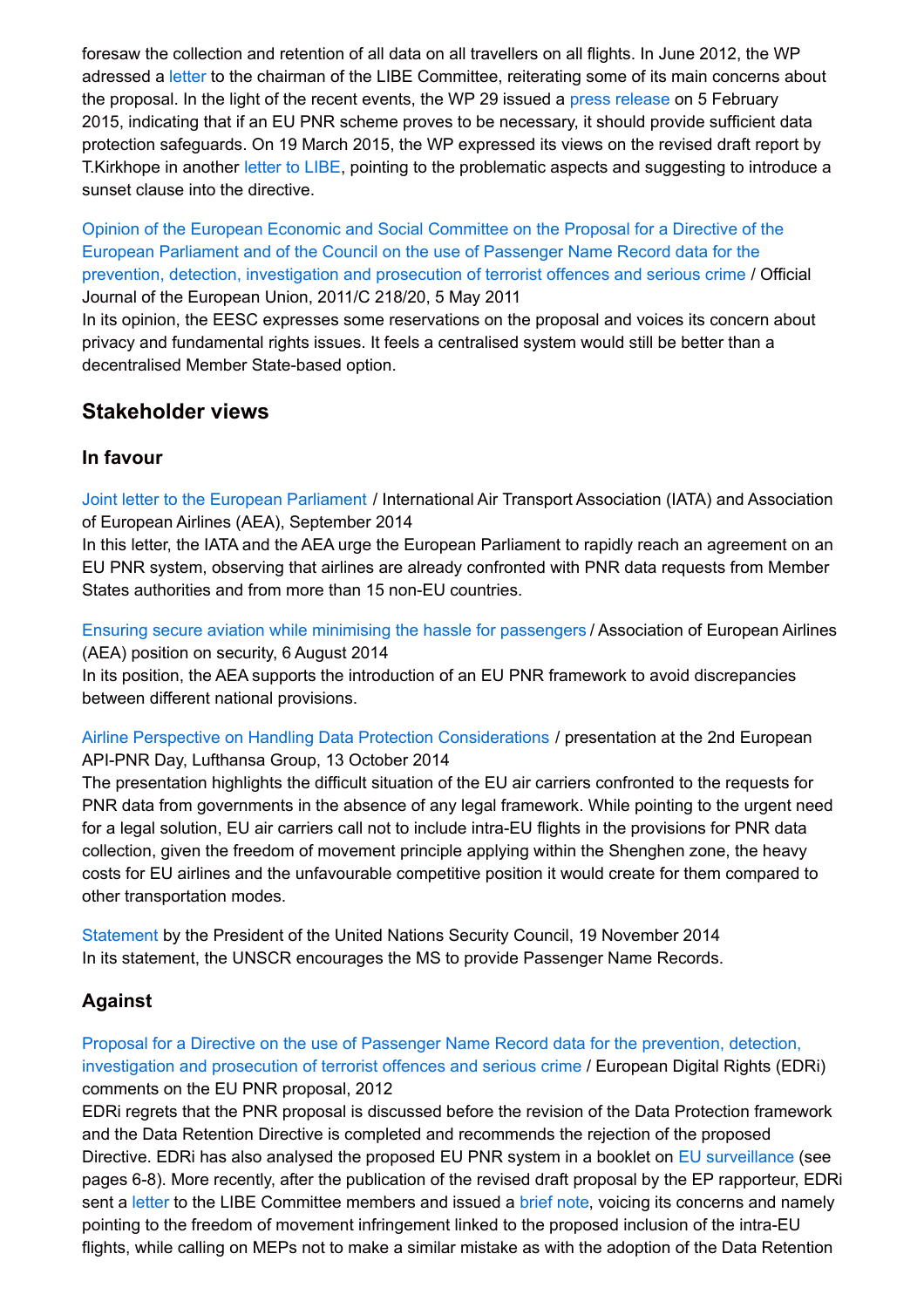directive in 2006 and to reject the proposal again.

#### Meijers [Committee](http://www.europarl.europa.eu/RegData/courrier_officiel/arrivee/2011/EP-PE_LTA%282011%29006920_EN.pdf) opinion, June 2011

In its opinion, the Meijers Committee considers that the EU PNR proposal fails to demonstrate its necessity and added value, points to the risks of violation of the rights to non-discrimination, privacy and data protection, as well as to the freedom of movement, and calls for the withdrawal of the proposed directive.

Common position of ECTAA and GEBTA on the proposal for a Directive on the use of PNR against terrorist offences and serious crime / The European travel agents' and tour operators' [associations](http://www.ectaa.org/files/cms/il11-050-4477.pdf) (ECTAA) and Guild of European, Business Travel Agents (GEBTA), 29 March 2011 In this common position paper, the ECTAA and the GEBTA raise concerns on many points of the proposed PNR directive. Moreover, in its [2012/2013](http://www.ectaa.org/files/cms/cr13-153-123.pdf) activity report, published in November 2013, the ECTAA supports the rejection of the proposal.

# **Analysis**

### **Counter-terrorism perspective**

The EU [Counter-Terrorism](http://www.ceps.eu/publications/eu-counter-terrorism-policy-responses-attacks-paris-towards-eu-security-and-liberty) Policy Responses to the Attacks in Paris: Towards an EU Security and Liberty Agenda / D. Bigo, E. Brouwer, S. Carrera, E. Guild, E-P. Guittet, J. Jeandesboz, F. Ragazzi , A. Scherrer, CEPS Paper in Liberty and Security in Europe No. 81, February 2015 This paper examines the EU counterterrorism policy responses to the attacks in Paris, 7-9 January 2015. It provides an overview of the main EU-level initiatives discussed at the informal European Council meeting of 12 February 2015. The paper argues that a majority of these proposals that had been put forward in the weeks following the events predated the Paris shootings and had until that point proven contentious as regards their efficacy, legitimacy and lawfulness. A case in point is the EU Passenger Name Record (PNR) proposal. The paper finds that EU counterterrorism policy responses to the Paris attacks raise two fundamental challenges, first to the freedom of movement, Schengen and Union citizenship and second, to EU democratic rule of law.

## **Fundamental rights perspective**

The new profiling: algorithms, black boxes, and the failure of [anti-discriminatory](http://sdi.sagepub.com/content/45/5/494) safeguards in the European Union / Matthias Leese, in Security Dialogue 2014, Vol. 45(5), p. 494–511 Leese argues that with increasingly large databases and computational power, profiling as a key part of security governance is undergoing major change. Using the European level efforts for the establishment of a Passenger Name Record (PNR) system as an example, the author finds that with pattern-based categorisations in data-driven profiling, safeguards such as the Charter of Fundamental Rights of the European Union or the EU data protection framework essentially lose their applicability, leading to a diminishing role of the tools of the anti-discrimination framework.

Digital security governance and [accountability](http://dx.doi.org/10.5539/jpl.v6n4p35) in Europe: ethical dilemmas in terrorism risk management / Quirine Eijkman, in Journal of Politics and Law, Vol. 6, No. 4, 2013, p. 35-45 This article focuses on digital security governance in the context of the Passenger Name Record (PNR), the Advance Passenger Information (API) and the Terrorist Finance Tracking System (TFTP) programmes. It considers in particular the ethical dilemmas of using and sharing digital personal data as well as accountability for this type of risk management.

#### European 'smart' surveillance: What's at stake for data protection, privacy and [non-discrimination?](http://dial.academielouvain.be/handle/boreal:155104) /

Mathias Vermeulen, Rocco Bellanova, in Security and Human Rights, Vol. 23, no.4, 2013, p. 297–311 This article tackles the rise of smart surveillance in the European Union (EU). It introduces some of the main characteristics of smart surveillance systems, and analyses two sets of projects: a series of EUfunded research projects on smart CCTV systems, and a legislative proposal to set up an EU-wide security measure relying on passenger information. The article identifies the most important features of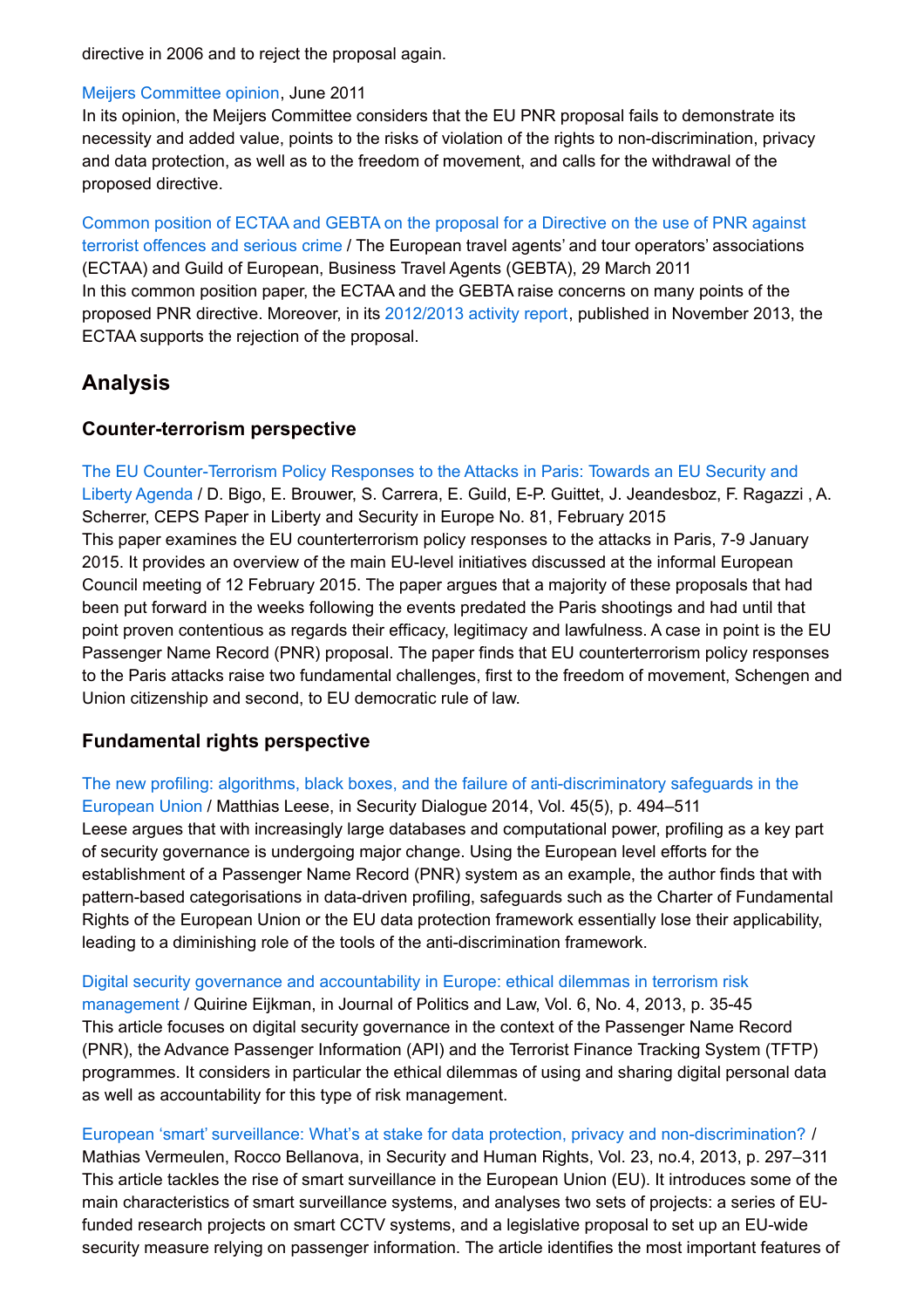these projects, and assesses their potential impact in terms of privacy, data protection and nondiscrimination.

Proposal for a Directive on the use of Passenger Name Record data for the prevention, detection, [investigation](http://www.statewatch.org/analyses/no-126-eu-pnr.pdf) and prosecution of terrorist offences and serious crime / Marie Hynes, Statewatch analysis, 2011

This paper gives the background and the details of the proposed PNR Directive, warning against the systematic collection of passenger data and questioning the necessity and the proportionality of the proposal.

# **Situation at the MS level**

## **Commission's call for proposal**

Call for proposals 2014 – Law [enforcement](http://ec.europa.eu/dgs/home-affairs/financing/fundings/security-and-safeguarding-liberties/internal-security-fund-police/calls/2014/isfp-ag-lawx/docs/isfp_2014_lawx_call_en.pdf) information exchange / European Commission, November 2014

Call for proposals launched under the new Internal [Security](http://ec.europa.eu/dgs/home-affairs/financing/fundings/security-and-safeguarding-liberties/internal-security-fund-police/union-actions/index_en.htm) Fund (ISF) Police with the aim of financing PNR data exchange between Member States.

Commission makes €50 million available for the [development](http://www.statewatch.org/news/2013/jan/07-pnr-com-money.htm) of "big brother" PNR databases – before legislation has even been agreed / Statewatch, January 2013.

Critical view on the EC financing the establishment of Passenger Information Units (PIUs) for PNR data collection in MS under the ISEC program. In a more recent [article](http://www.statewatch.org/news/2014/oct/pnr-back-door.htm), Statewatch gives updated information on the outcome of the call for proposals.

## **United Kingdom**

#### [Immigration,](http://www.legislation.gov.uk/ukpga/2006/13/contents) Asylum and Nationality Act 2006

The IAN Act 2006 created new passenger, crew, service and freight data acquisition powers for the police, and extended and enhanced the powers of the Border and Immigration Agency and Her Majesty's Revenue and Customs (HMRC) to require this type of data in advance of arrival. It also introduced a duty requiring the effective sharing of this information between the border agencies. The information sharing is governed by a Code of [Practice](http://www.statewatch.org/news/2008/may/uk-cop-data-share-borders.pdf), established under section 37 of the IAN Act 2006, which details how the legislative framework is to be implemented, how personal information is used and the safeguards for the use of the data collected.

'Exporting the border'? An [inspection](http://icinspector.independent.gov.uk/wp-content/uploads/2013/10/An-Inspection-of-eborders.pdf) of e-Borders / John Vine, Independent Chief Inspector of Borders and Immigration, October 2012 – March 2013, pp. 16-21

Report from the inspection of the e-borders program, presenting its functioning and results and containing a chapter on passenger data collection.

e-Borders: Friends of [Presidency](http://www.statewatch.org/news/2008/may/uk-pnr-semaphore.pdf) Group meeting Brussels / Presentation by T. Rymer, Head of Joint Border Operations Centre Border & Immigration Agency, March 2008, pp. 27−33 Presentation giving an overview of how the PNR data collection system is working in UK, under its e-Borders program, and some examples of its successful use.

#### **Denmark**

The [Aliens](https://www.nyidanmark.dk/NR/rdonlyres/C2A9678D-73B3-41B0-A076-67C6660E482B/0/alens_consolidation_act_english.pdf#page=31) Act 2006 foresees a possibility for the police to access airline booking systems for illegal [immigration](https://www.pet.dk/English/Legal matters/Anti terrorism.aspx) control puposes, while under Air [Navigation](http://selvbetjening.trafikstyrelsen.dk/civilluftfart/Dokumenter/English/Rules and Regulations/Air Navigation Act.pdf#page=33) Act (article 148a) as modified under the Anti-Terrorism Package II, the airline companies are required to register and retain certain passenger data for one year, and to grant Danish Security and Intelligence Service (PET) access to this information without a court order for the purposes of fighting terrorism.

Denmark plans to use PNR data for increased [Schengen](https://edri.org/denmark-pnr-schengen-border-control/) border control / EDRi article, 19 November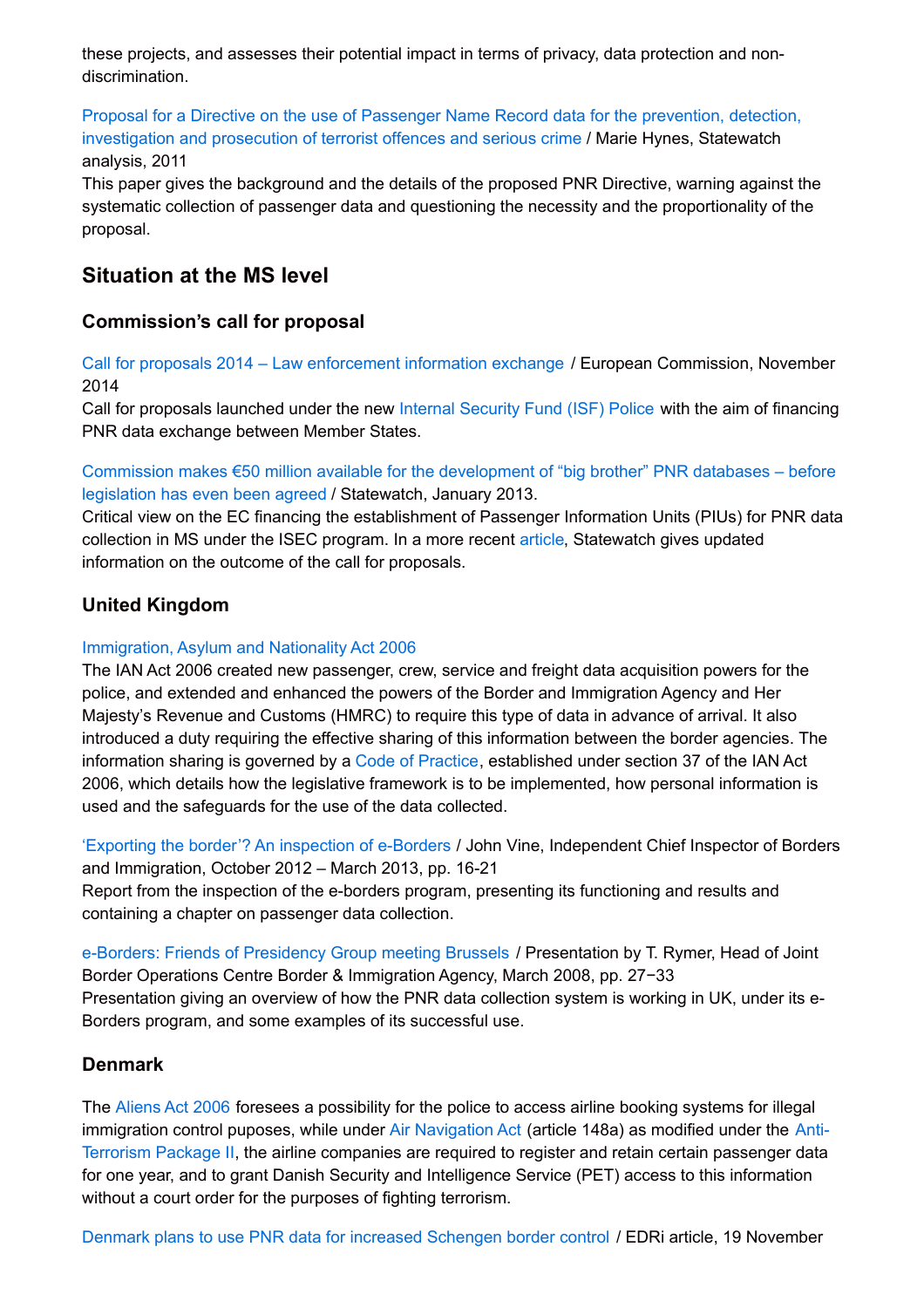#### 2014

This article warns against Danish plans to adopt a new law, which would extend the possibility to use PNR data for the purpose of illegal immigration control to [intra-Schengen](http://hoeringsportalen.dk/Hearing/Details/42124) flights. See the draft law with amendments of the Alien Act for more effective control in border areas and airports (in Danish).

# **Belgium**

Flux d'informations [opérationnelles](http://www.comitep.be/AdditionalReports/2012-06-12_FR_informatiestromen_luchthavens.pdf#page=22) au sein des aéroports / Rapport complémentaire du Comité permanent de contrôle des services de police, 2012

Selon ce rapport, en Belgique, les données PNR sont actuellement analysées manuellement, à des fins de profilage, par la Police judiciaire fédérale (PJF/DR Airport) dans le cadre des enquêtes réactives ou proactives (notamment, en lien avec le traffic de drogues).

# **France**

Loi n° 2006-64 du 23 janvier 2006 relative à la lutte contre le terrorisme et portant dispositions diverses relatives à la sécurité et aux contrôles frontaliers – Chapitre III : [Dispositions](http://www.legifrance.gouv.fr/affichTexteArticle.do;jsessionid=A6A30F2B9F2C0D4F0767CA704BDC5046.tpdila09v_1?idArticle=LEGIARTI000023712255&cidTexte=LEGITEXT000006053177&dateTexte=20150225) relatives aux traitements automatisés de données à caractère personnel – Article 7

La loi de 2006 sur la lutte anti-terroriste impose aux transporteurs aériens l'obligation de receuillir et de transmettre aux services du ministère de l'intérieur les données des passagers (aussi bien les données API que PNR).

LOI n° 2013-1168 du 18 décembre 2013 relative à la [programmation](http://www.legifrance.gouv.fr/affichTexteArticle.do;jsessionid=8CE1706ED15E83FFA41765E7A07E7D7E.tpdila09v_1?cidTexte=JORFTEXT000028338825&idArticle=LEGIARTI000028340482&dateTexte=20131219&categorieLien=cid#LEGIARTI000028340482) militaire pour les années 2014 à 2019 et portant diverses dispositions concernant la défense et la sécurité nationale – Chapitre III : Dispositions relatives au renseignement – Article 17

Loi autorisant la collecte de données PNR, à des fins de lutte contre le terrorisme et un certain nombre d'autres infractions, comme des atteintes aux intérêts fondamentaux de la Nation, sur l'ensemble des vols aériens, à l'exception des vols en France métropolitaine. La mise en œuvre concrète de ce traitement automatisé de données appelé "système API-PNR France" est régie par le décret [d'application](http://www.legifrance.gouv.fr/affichTexte.do?cidTexte=JORFTEXT000029504412) n° 2014-1095 du 26 septembre 2014, qui s'applique à partir du 1er janvier 2015.

The French [API/PNR](http://www.icao.int/EURNAT/Other Meetings Seminars and Workshops/2014 FAL Seminar Paris/Day1 PPT24 E.pdf) PIU project / Presentation by Mission PNR during the 2nd European API-PNR Day, 13 October 2014, Paris

Presentation explaining the functionning of the future French PIU and API/PNR system.

Données des [passagers](http://democratie-reelle-nimes.over-blog.com/article-donnees-des-passagers-aeriens-la-france-cree-son-propre-fichier-121745698.html) aériens: la France crée son propre fichier / Louise Fessard, 19 décembre 2013

Article critique sur la loi de programmation militaire et la création prévue de la plateforme de collecte des données de réservation (PNR) et d'enregistrement (API).

## **Sweden**

[Police](http://www.legislationline.org/documents/id/3709) Act (section 25) allows police authorities access to passenger data, such as a person's name and details about his route, luggage, travelling companions and how his ticket was booked and paid for, when these are believed to be of importance in the fight against crime.

Authorities waiting for EU PNR Directive to upgrade passenger [surveillance](http://www.statewatch.org/news/2015/feb/sweden-api.html) systems / Statewatch, 19 February 2015

Article explaining that Sweden has still not set up any digital database and is collecting passenger information from airlines by fax or in person.

# **Spain**

Spain to monitor all [passenger](http://elpais.com/m/elpais/2015/01/08/inenglish/1420718230_848942.html) flight data to identify jihadists / El Pais, 8 Jan 2015